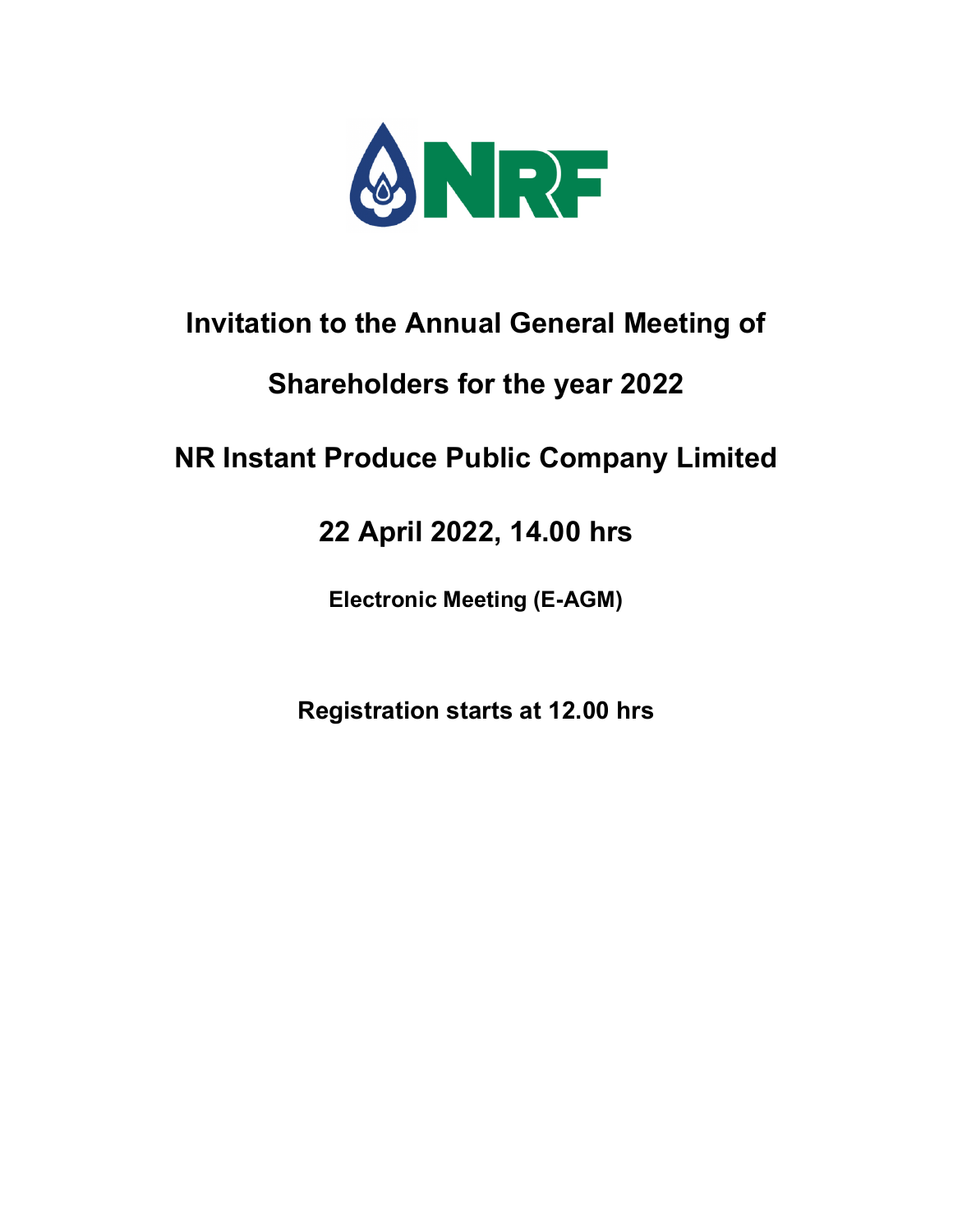

# 21 March 2022

Subject: Invitation to the Annual General Meeting of Shareholders for the year 2022

To: Shareholders of NR Instant Public Company Limited

Attachment:

- 1. 2021 Annual Registration Statement / Annual Report (Form 56-1 One Report) in the form of QR Code
- 2. Profiles and work experience of the auditors
- 3. Profiles of the nominated candidates to be elected as directors to replace the directors retiring by rotation
- 4. Company's Articles of Association in relation to the Shareholders' Meeting
- 5. Profiles of the Independent Directors proposed by the Company to act as Proxy of Shareholders and the definition of the Independent Directors
- 6. Condition, criteria and guidance for attending the 2022 Annual General Meeting of Shareholders through Electronic Means (E-AGM) and to grant proxies for voting in the Meeting
- 7. Proxy Forms (Form A, Form B, and Form C)
- 8. Guideline for attending the 2022 Annual General Meeting of Shareholders through electronic means(E-AGM)
- 9. Privacy Notice for the 2022 Annual General Meeting of Shareholders

Pursuant to the resolution adopted by the Board of Directors of NR Instant Produce Public Company Limited (the "Company") No. 2/2022 on 28 February 2022 to hold the 2022 Annual General Meeting of Shareholders ("AGM" or "the Meeting") on Friday 22 April 2022 at 14:00 hrs. via electronic meeting (E-AGM) only in accordance with the Royal Decree on Teleconferences through Electronic Means B.E. 2563 (2020) and other related laws and regulations, and the date to determine the names of shareholders who are entitled to attend the meeting (Record Date) to be on 30 March 2022.

The Company would like to inform that the minutes of the Annual General Meeting of Shareholders No. 1/2021 was submitted to the Stock Exchange of Thailand and the Ministry of Commerce within 14 days from the meeting date and has been uploaded on the Company's website since 6 May 2021 for the shareholders for reviewing and none of the shareholders requested for amending the minutes. Furthermore, in order to set the 2022 AGM agendas, the Company had announced on its website to invite agenda proposal from the shareholders in advance from 11 October 2021 to 10 January 2022. After the said period, there was no agenda proposed to the Company. The Company, therefore, would like to announce the agendas proposed by the Board of Directors together with opinions of the Board of Directors as follows: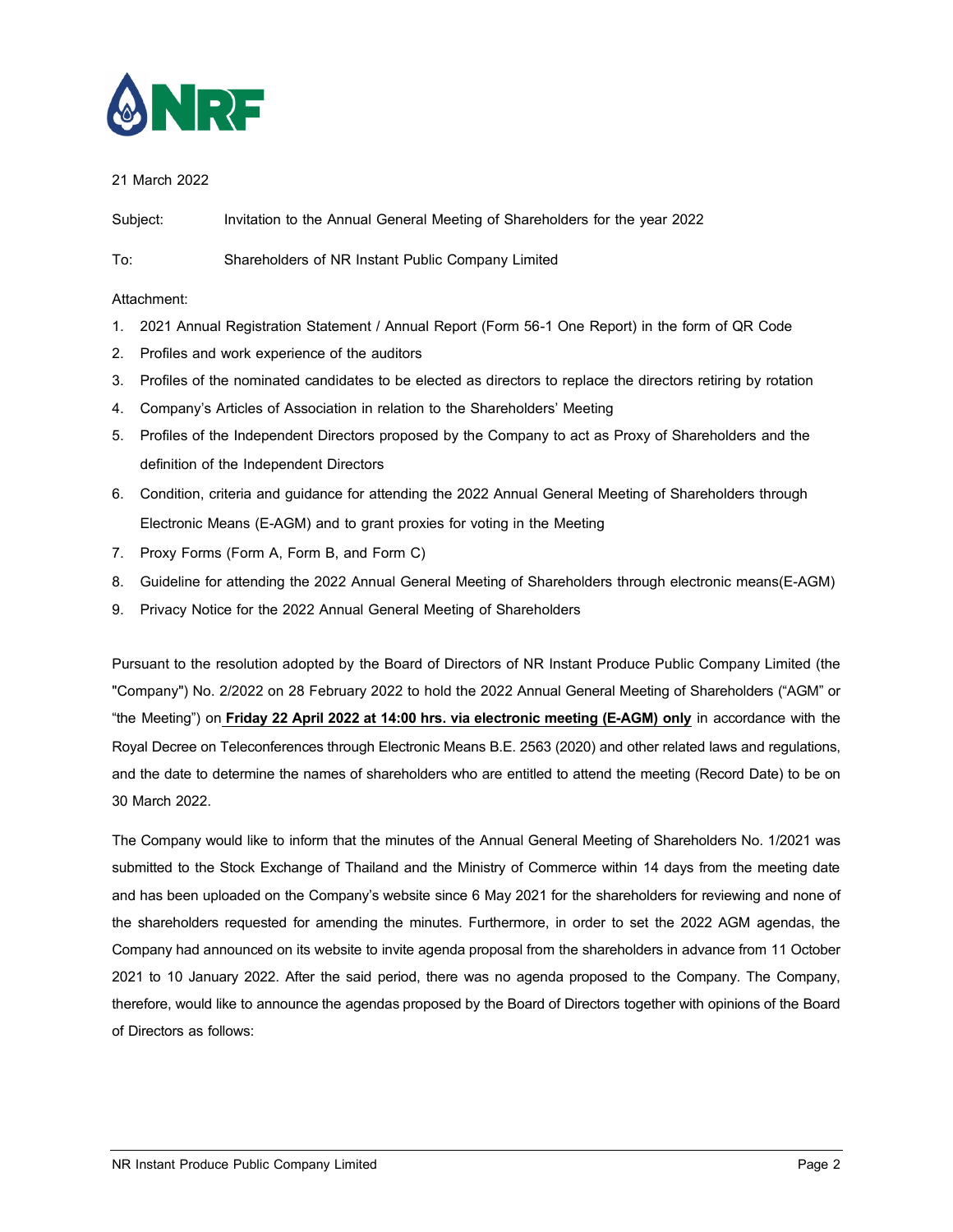## **Agenda 1 To acknowledge the Company's operating result for the year 2021**

# **Objectives and Rationale**

The Company summarized the operational results and significant events in 2021 which were shown in the 2021 Annual Registration Statement/Annual Report (Form 56-1 One Report) (details as appeared in Attachment 1) for the Meeting to acknowledge.

# **Opinion of the Board of Directors**

The Board of Directors deemed appropriate to propose the 2022 Annual General Meeting of Shareholder to acknowledge upon 2021 Annual Registration Statement / Annual Report (Form 56-1 One Report) which has summarized the operational results and significant events for the year 2021

# **Votes Required**

As this agenda is for acknowledgement, no voting shall be required.

# **Agenda 2 To consider and approve the financial statements for the year ended 31 December 2021**

# **Objectives and Rationale**

According to Section 112 of the Public Limited Company Act B.E. 2535 (and its amendment) ("the Public Limited Company Act") and Article 55 of the Company's Articles of Association, shareholders are required to consider and approve the Company's financial statements for the year ended 31 December 2021 as audited by the certified public accountant (details appeared in Attachment 1).

## **Audit Committee's opinion**

The Audit Committee reviewed the Company's financial statements for the year ended 31 December 2021 as duly audited and certified by the certified public accountant and opined that the financial statements present fairly, in material respects, in accordance with Thai Financial Reporting Standards (TFRSs).

# **Opinion of the Board of Directors**

The Board of Directors deemed appropriate to propose to the 2022 Annual General Meeting of Shareholders to consider and approve the financial statement of for the year ended 31 December 2021 which were duly audited and certified by Ms. Sineenart Jirachaikhuankhan, the certified public accountant No. 6287 of EY Office Limited, who expressed an unqualified opinion on the aforementioned financial statements and endorsed by the Audit Committee and the Board of Directors.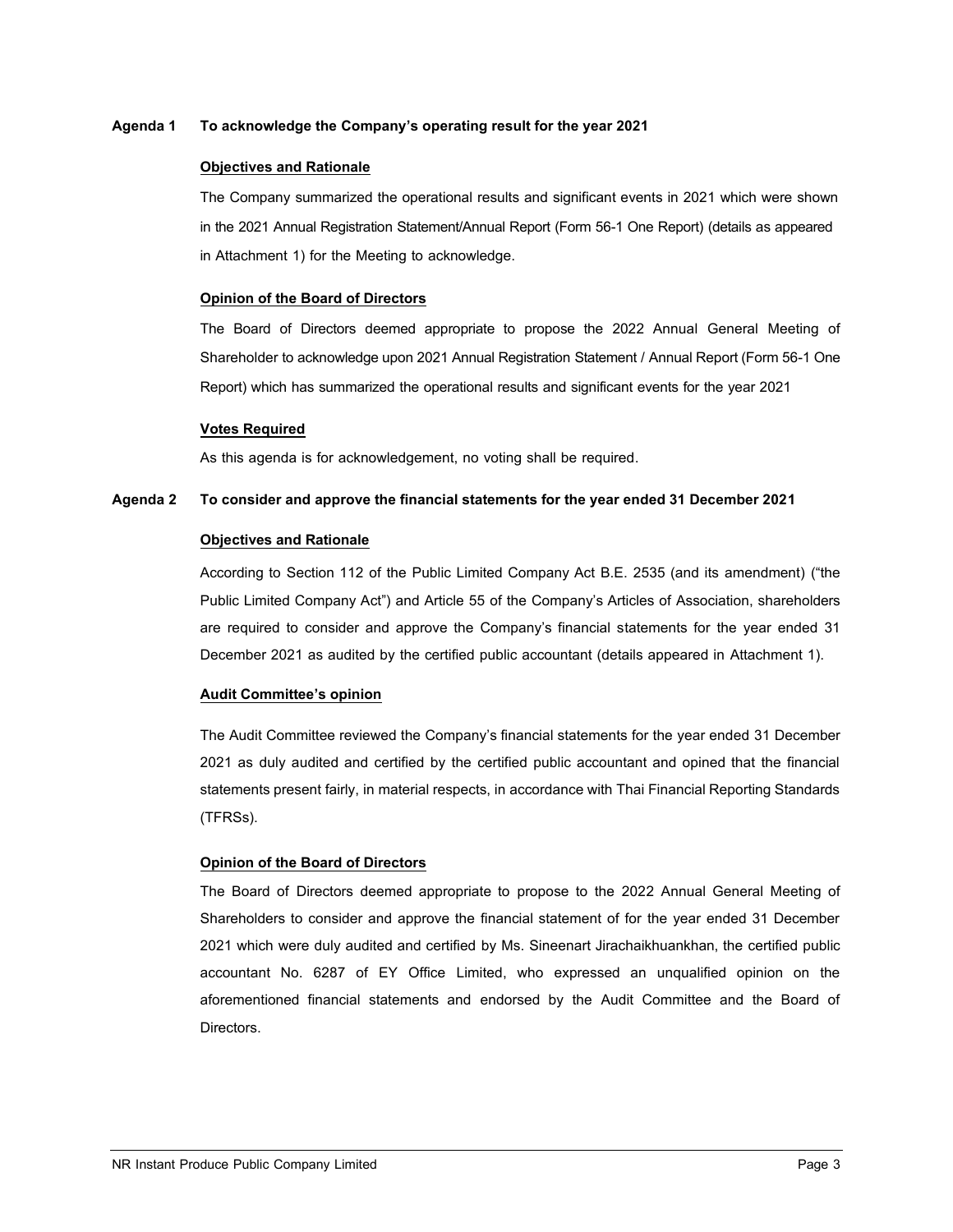A summary of the Company's consolidated operating results and financial position are as follows:

#### **Unit: Million Baht**

| <b>Consolidated Financial Statements</b>             | 31 December 2021 | 31 December 2020 |
|------------------------------------------------------|------------------|------------------|
| Total assets                                         | 4,662.28         | 3,358.37         |
| <b>Total liabilities</b>                             | 1.809.20         | 783.91           |
| Total shareholders' equity                           | 2,815.32         | 2,574.47         |
| Total revenues                                       | 2.318.23         | 1.444.19         |
| Earning before Tax                                   | 293.25           | 151.63           |
| Profit attributable to equity holders of the Company | 221.45           | 124.39           |
| Earnings per share – profit attributable to equity   | 0.16             | 0.11             |
| holders of the Company (Baht per share)              |                  |                  |

Details are shown in the financial statements as contained in the 2021 Annual Registration Statement / Annual Report (Form 56-1 One Report) submitted to the shareholders together with this Notice in Attachment 1.

# **Votes Required**

This agenda shall be approved by majority of total number of votes of shareholders attending the meeting and casting votes.

# **Agenda 3 To consider and approve the allocation of the net profit as legal reserve and the dividend payment from the Company's operation result for the year ended 31 December 2021**

## **Objectives and Rationale**

According to Section 116 of the Public Limited Company Act B.E. 2535 and Article 48 of the Company's Articles of Association, the Company shall allocate not less than 5% of its annual net profit less the accumulated loss carried forward (if any) to a reserve fund until this fund reaches 10% of the registered capital. The Board of Directors may propose to the shareholders that any necessity be reserved as they deem appropriate. The Company's dividend policy is to pay out at least 30% of net income after legal and other corporate reserves (if any). However, the aforementioned dividend payment is subject to change depending on the operation, financial position, liquidity, working capital, investment and expansion plans, and other operational management factors.

• The allocation of the net profit from the 2021 operation as legal reserve as required by law in the amount of Baht 11.00 million which is equal to 5.37% of the net profit of the year 2021. After the allocation of the legal reserve, the total legal reserve of the Company will be Baht 41.40 million or 2.92% of the registered capital.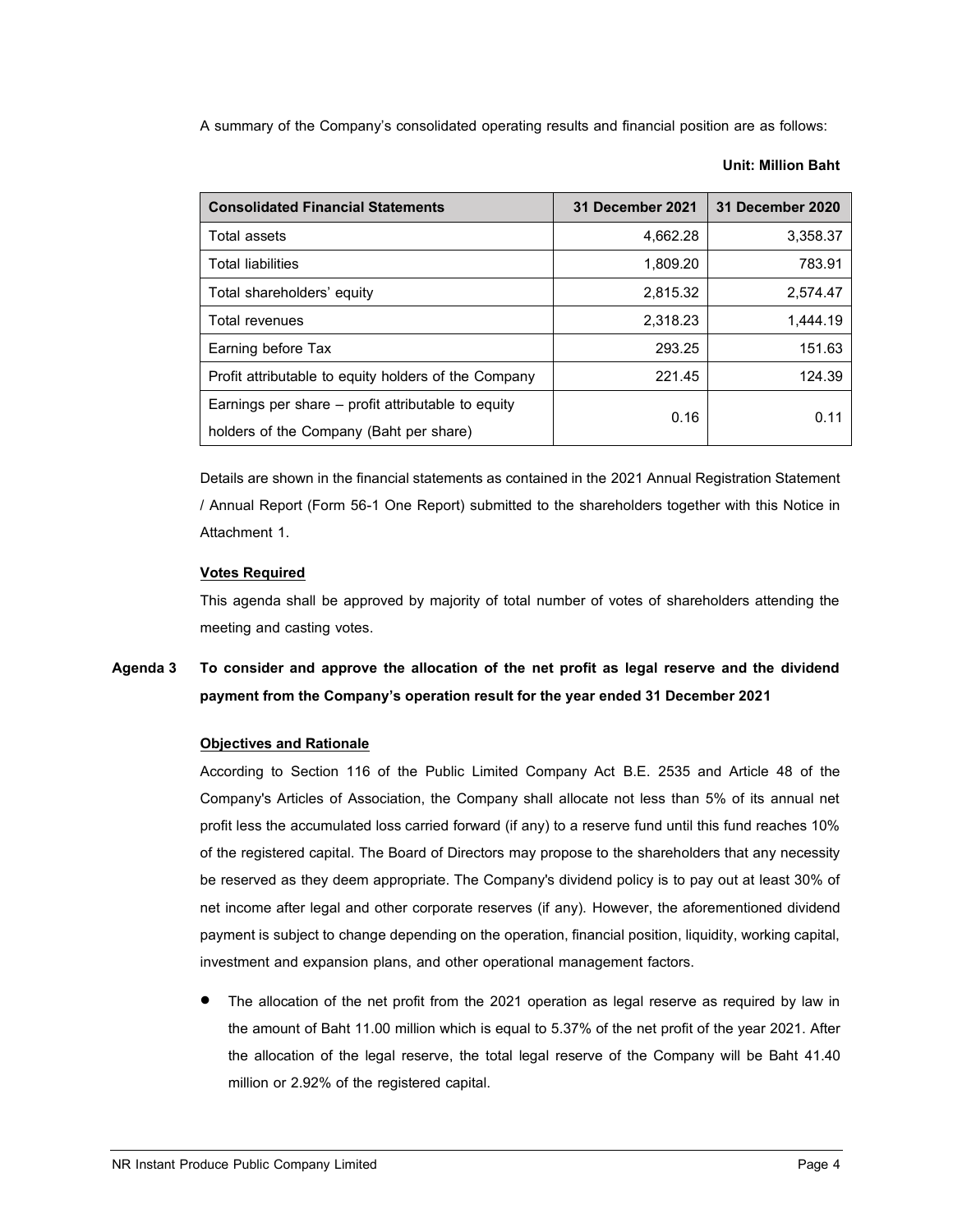• The dividend payment of the Company's shareholders in an aggregate amount of not exceeding Baht 58,123,819.82 or at the rate of Baht 0.041 per share or equivalent to 30% of the net profit after deducting legal reserves on the Company's stand-alone financial statement which is in accordance with the Company's dividend policy.

# **Opinion of the Board of Directors**

The Board of Directors deemed appropriate to propose to the 2022 Annual General Meeting of Shareholders to consider and approve the allocation of the net profit as legal reserve of Baht 11.00 million and the dividend payment from the performance of the year 2021 in cash dividends, totaling Baht 0.041 per share in an aggregate amount of not exceeding Baht 58,123,819.82 or equivalent to 30% of the net profit after deducting legal reserves on the Company's stand-alone financial statement which is in line with the Company's dividend policy. The stock dividends and cash dividends shall be subject to withholding tax at the rate prescribed by law.

In this regard, the date for determining the names of shareholders who shall be entitled to such dividend payment (Record Date) will be fixed on 29 April 2022. The dividend will be payable on 20 May 2022. However, the right to receive the dividend is uncertain and subject to the shareholders' approval in the 2022 Annual General Meeting of Shareholders.

Comparison of dividend payment for the year 2021 and 2020:

(Unit: Million Baht)

| <b>Dividend payment detail</b>                         | 2021   | 2020   |
|--------------------------------------------------------|--------|--------|
| <b>Stock Dividend</b>                                  | -      | 54.23  |
| Cash Dividend                                          | 58.12  | 6.03   |
| Total dividend                                         | 58.12  | 60.26  |
| Net profit from separate financial statement           | 204.72 | 145.27 |
| Payout ratio (as a percentage) - from Net profit of    | 30.00  | 43.68  |
| separate financial statement after deducting legal and |        |        |
| other reserves                                         |        |        |

# **Votes Required**

This agenda shall be approved by majority of total number of votes of shareholders attending the meeting and casting votes.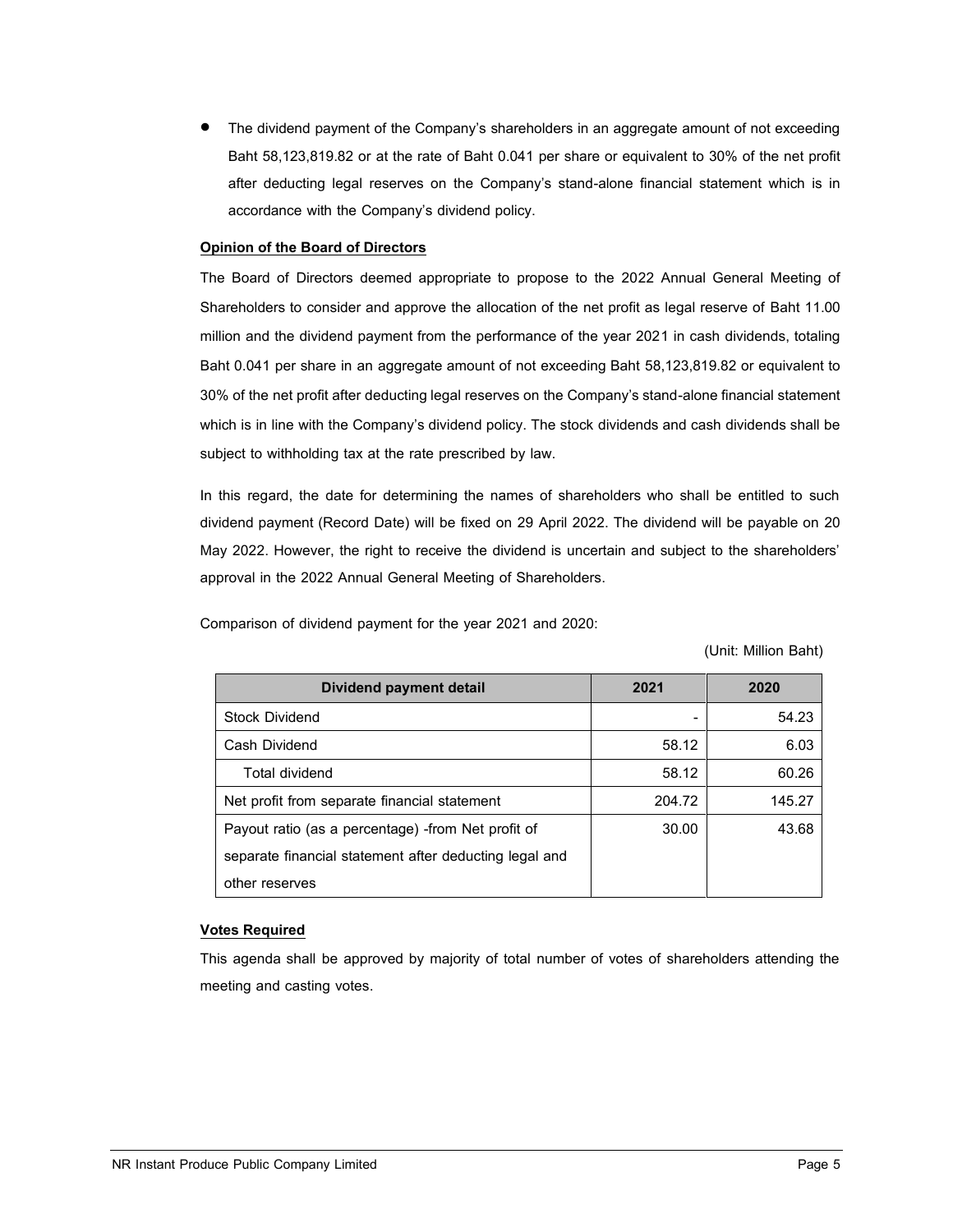# **Agenda 4 To consider and approve the appointment of the Company's auditors and audit fee for the year 2022**

#### **Objectives and Rationale**

According to Section 120 of the Public Limited Company Act B.E. 2535 (and its amendment) and Article 58 of Company's Articles of Association, the Annual General Meeting of Shareholders shall appoint an auditor and determine the audit fee for the auditor, and the former auditors may be reappointed. The auditors must not be the Company's directors, officers, employees, or persons holding any positions in the Company.

In addition, the Notification of the Securities Exchange Commission No. 161/2561, revising the auditor's rotation criteria to be in line with international standards to promote independence and create confidence for investors to use financial reports to make investment decision, the Listed Companies are required to have an auditor rotation (who signed financial statement) every 7 accounting years, which can be rotated to appoint to use another auditor from the same auditing firm. However, the Listed Companies shall wait at least 5 accounting years before re-appointing the same auditor.

The current auditor of the Company is Ms. Sineenart Jirachaikhuankhan, CPA No. 6287 from EY Office Limited who review and give opinion on the Company's financial statement for 2 years (from 2021 to 2022) which still in accordance with the Notification of the Securities Exchange Commission.

#### **Audit Committee's Opinion**

The Audit Committee considered and selected auditors for the year 2022 by evaluating the quantity of work, service standard of the office, skill, knowledge, capability, experience in auditing, independence of auditors and team, and appropriateness of audit fee. As a result, the Audit Committee deemed appropriate to propose the shareholders to approve the appointment of auditors from EY Office Limited be the auditor of the Company for the year 2022. The detail is as follows;

- 1. Appointment of the Company's auditor for the year 2022 for the fiscal year ended 31 December 2022 from EY Office Limited as follows;
	- Ms. Sineenart Jirachaikhuankhan CPA No. 6287
	- Mr. Termphong Opanaphan CPA No. 4501
	- Mr. Khitsada Lerdwana CPA No. 4958
	- Ms. Manee Rattanabunnakit CPA No. 5313

The above auditors are authorized to review and give opinion on the Company's financial statement. In the event that the aforementioned auditors are unable to perform their duties, EY Office Limited shall designate any of its auditors to be the auditor of the Company.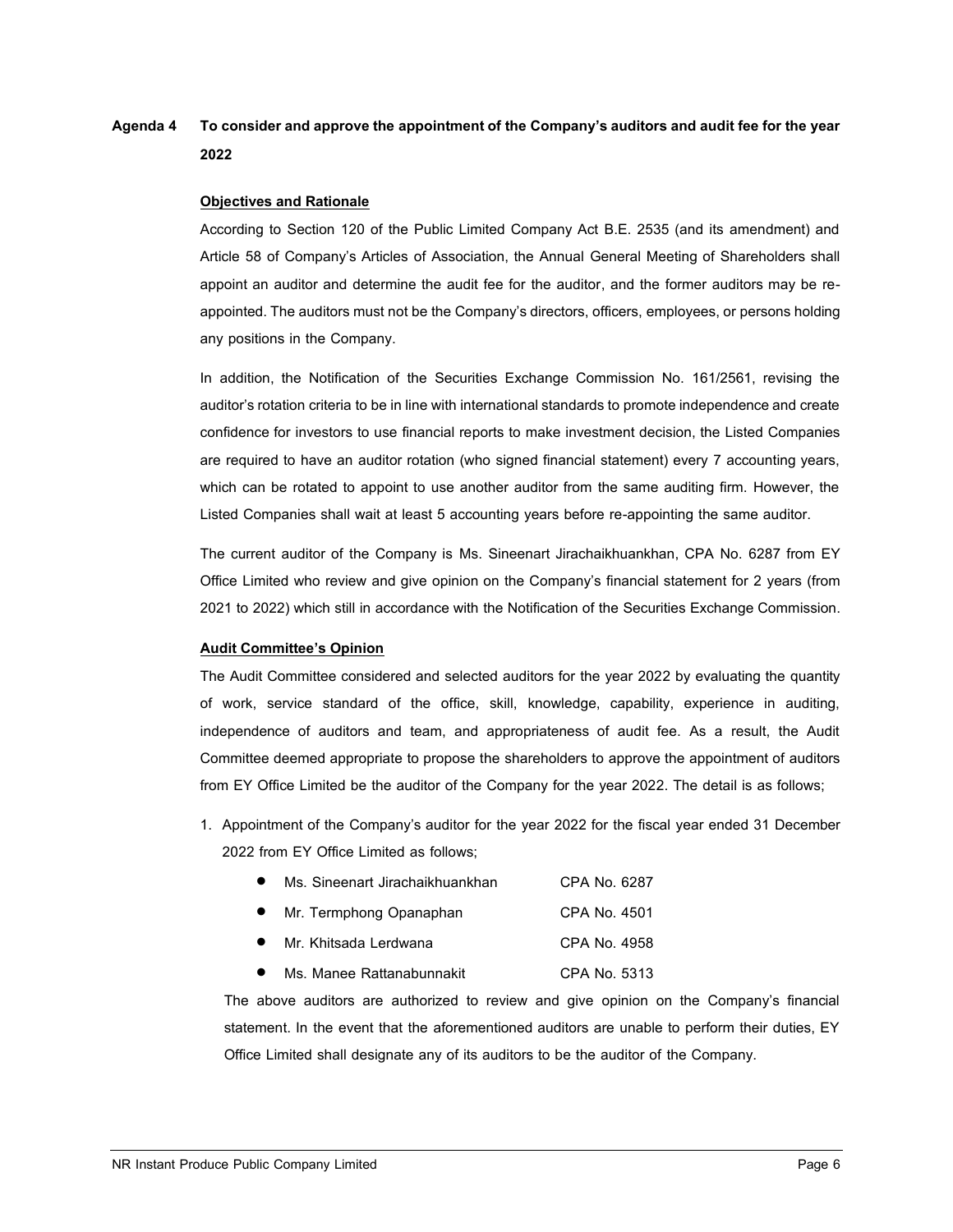2. Endorse to fix the annual audit fee for the Company and its subsidiaries for the year 2022 of which is the fiscal year ended 31 December 2022 and the quarterly audit fee to be Baht 5,760,000.00 excluding VAT, Non -Audit Fee and actual out of packet expenses such as travelling expenses, document expense and etc., which is the normal cause of business. Nevertheless, in the case where the Company expands its business by incorporating new entity during a year, the shareholders' meeting of such subsidiary shall consider for approval of the audit fee thereupon.

|                                           | 2022         | 2021       |
|-------------------------------------------|--------------|------------|
| NR Instant Produce Public Company Limited | 2,950,000    | 2,500,000  |
| Nove Foods Limited                        | 400,000      | 400,000    |
| City Food Company Limited                 | 700,000      | 700,000    |
| NRF Consumer Limited (Formerly "Sabzu")   | 100,000      | 100,000    |
| Root the Future Limited                   | 70,000       | 70,000     |
| Nove Eats Limited                         | 230,000      | 150,000    |
| <b>Super Plants Limited</b>               | 70,000       | 70,000     |
| Botany Petcare Company Limited            | 400,000      |            |
| Golden Triangle Health Company Limited    | 290,000      |            |
| <b>Regeneration Capital Limited</b>       | 100,000      | 70,000     |
| Indeem International Limited              | 350,000      |            |
| <b>PBB Holding Limited</b>                | 100,000      |            |
| Total                                     | 5,760,000.00 | 4,0600,000 |

Audit fee comparison between the year 2021 and 2022 is appeared in the table as detailed below:

Note: Audit Fee for the Company and its subsidiaries was Baht 4,060,000 higher than approved resolution in the amount of Baht 290,000 due to the expansion of the subsidiaries in 2021 (namely Nove Eats Limited, Super Plants Limited and Regeneration Capital Limited) which were approved by the shareholders' meeting of subsidiaries.

#### **Opinion of the Board of Directors**

The Board of Directors agreed with the proposal of the Audit Committee to propose 2022 AGM to consider and appoint auditors from EY Office Limited to be the auditor for the year 2022 and determine the audit fee in the total amount of Baht 5,760,000.00 excluding VAT, Non-Audit Fee and actual out of packet expenses such as travelling expenses which is the normal cause of business. In addition, in the case where the Company expands its business by incorporating new entity during a year, the Board of Directors opine to have the shareholders' meeting of such subsidiary consider for approval of the audit fee thereupon. of which the Board of Directors would inspect to have it be able to submit the financial statement in time as required.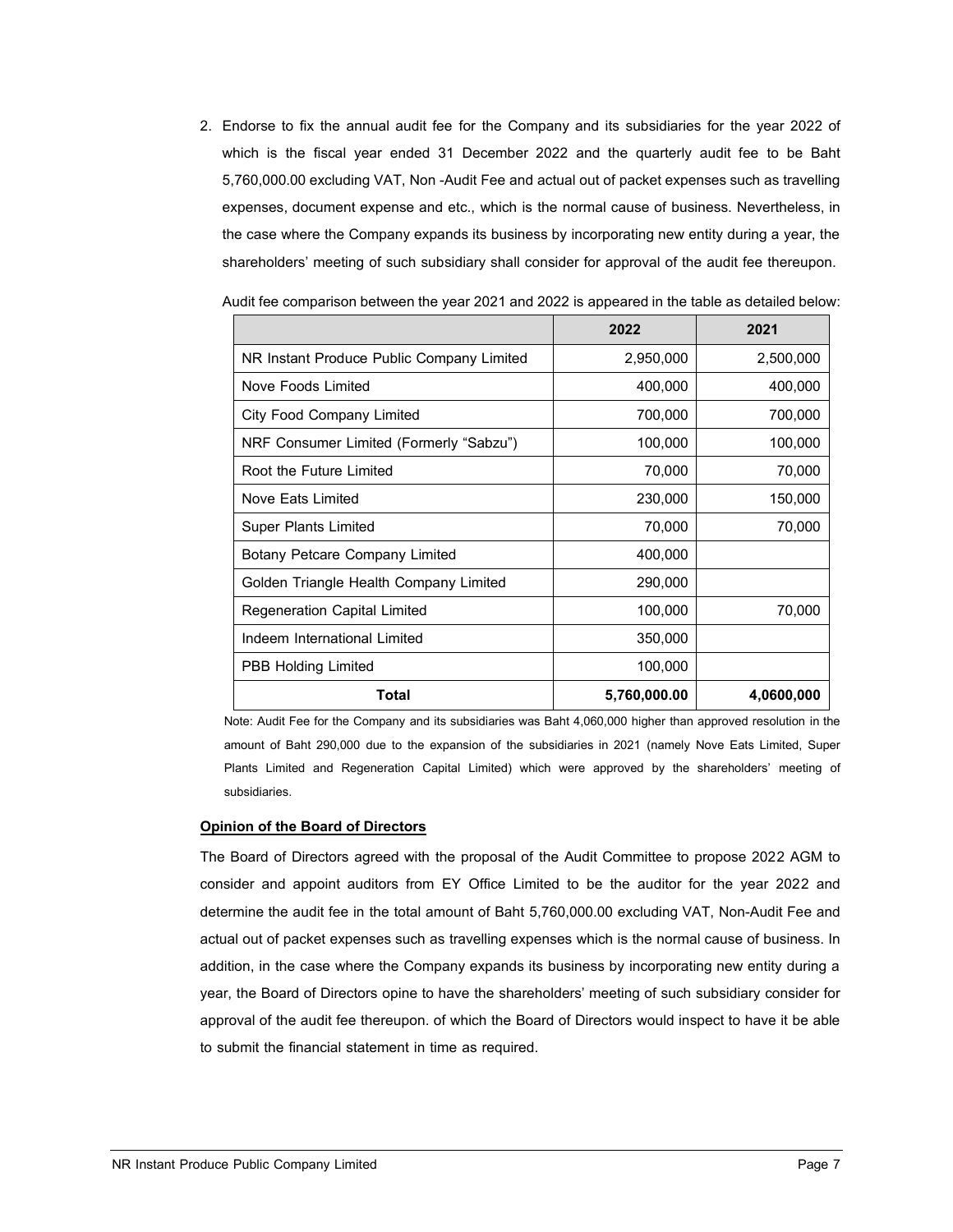# **Votes Required**

This agenda shall be approved by majority of total number of votes of shareholders attending the meeting and casting votes.

# **Agenda 5 To consider and approve the appointment of directors to replace the directors who will retire by rotation**.

# **Objectives and Rationale**

According to Section 71 of the Public Limited Company Act B.E. 2535 (and its amendment) and Article 18 of Company's Articles of Association, at every annual general meeting of shareholders, one-third of directors shall retire from the office. If the number of directors is not multiple of three, the number nearest to one-third shall retire from the office. However, the directors retiring from office by rotation may be re-elected. At this 2022 Annual General Meeting of Shareholders, there are 3 directors who will be retired by rotation whose names are as follows;

|                | <b>Name</b>            | <b>Position</b>                                         |
|----------------|------------------------|---------------------------------------------------------|
| 1              | Mrs. Kesara Manchusree | Independent Director / Chairman of the Board / Chairman |
|                |                        | of Corporate Governance and Sustainability Committee    |
| $\overline{2}$ | Mr. Yeo Kok Tong       | Independent Director / Chairman of the Audit Committee/ |
|                |                        | Member of the Nomination and Remuneration Committee     |
| 3              | Mr. Dan Pathomvanich   | Executive Director/ Member of the Risk Management       |
|                |                        | Committee/ Member of the Investment Committee/          |
|                |                        | Member of Corporate Governance and Sustainability       |
|                |                        | Committee / Chairman of Executive Committee/ / Chief    |
|                |                        | Executive Officer                                       |

To be in accordance with good corporate governance and to encourage the participation of shareholders for directors' nomination, the Company offered an opportunity to shareholders to nominate any qualified candidates to be elected as directors of the Company from 11 October 2021 to 10 January 2022. Details were published on the website of the Company and news disclosure channel of the Stock Exchange of Thailand. After the said period, there was no director candidate nominated by shareholders. After the said period, there was no director candidate nominated by shareholders. The Nomination and Remuneration Committee considered the knowledge, competencies, work experience, having a broad vision, including morality, ethics, positive attitude towards the organization as well as being able to devote sufficient time to the Company's business. Those directors were considered the independency in order to perform the duties and give opinion independently in accordance with relevant guidelines with transparent processes to ensure shareholders' confidence.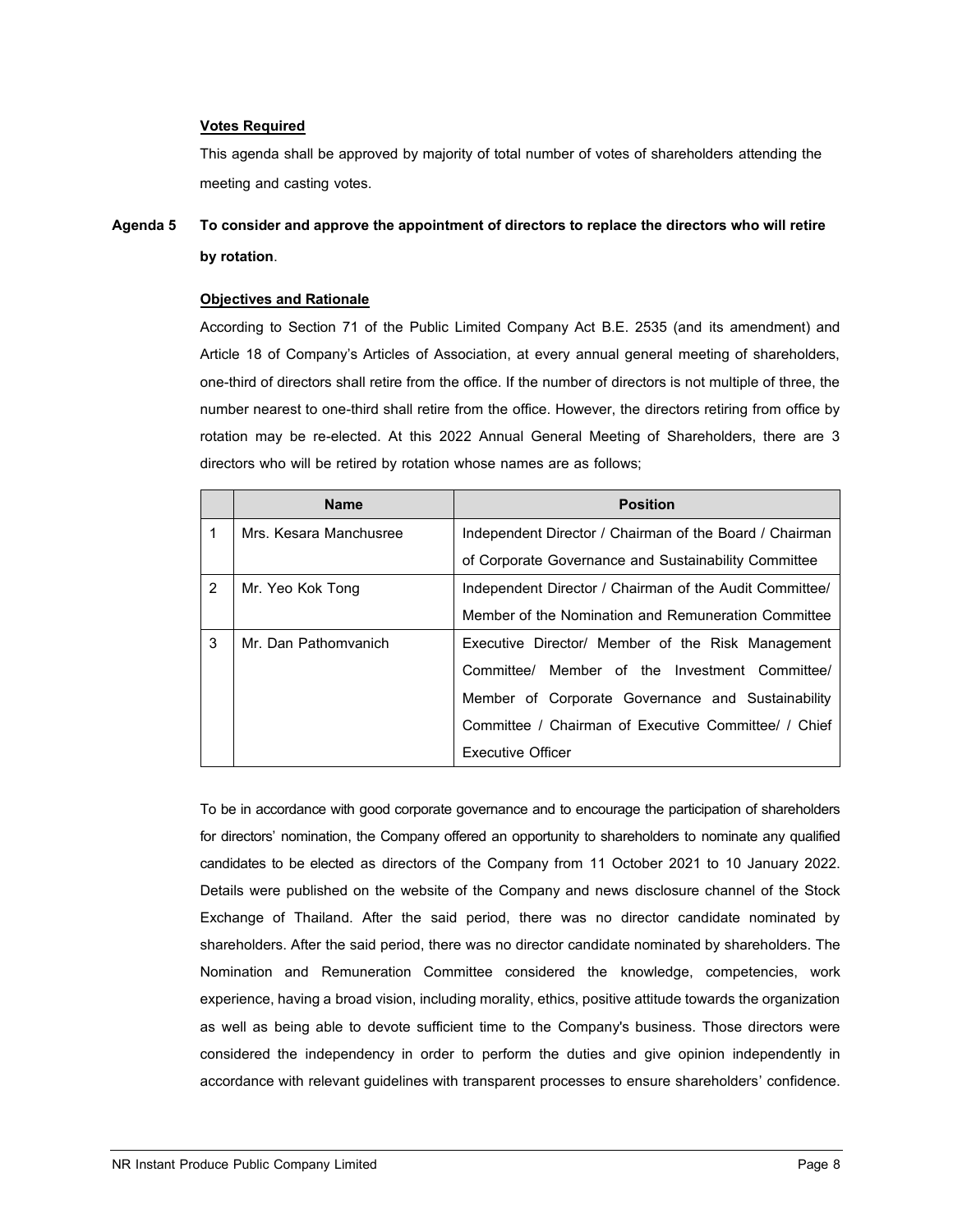The Nomination and Remuneration Committee, exclusive of those with vested interests in this matter, deemed appropriate to endorse to the Board of Directors to propose the Annual General Meeting of Shareholders to consider and approve the appointment of directors who are retired by rotation to resume their office as the directors for another term.

#### **Opinion of the Board of Directors**

The Board of Directors, exclusive of those with vested interests in this matter, considered with due care the qualifications and appropriateness as proposed by the Nomination and Remuneration Committee, conforming to the Company's criteria and procedure for director nomination. Upon the due care, the Board of Directors opine that the directors and the independent directors as nominated are knowledgeable, capable, experienced including having ethnics, broad vision and positive attitude to perform the duties with their full capacity as well as are qualified which will benefit business operations of the Company.Further, they could express opinions independently in accordance with related rules. In such regard, the Board of Directors resolved the same as the opinion of the Nomination and Remuneration Committee by proposing to the 2022 Annual General Meeting of Shareholders to consider and appoint Mrs. Kesara Manchusree, Mr. Yeo Kok Tong and Mr. Dan Pathomvanich whom are retired by rotation to be resumed the office for another term

In this regard, the profiles of the three aforementioned directors as well as the information of ordinary share holding within the Company, the information of director position or the execution director position of the listed company and/or other companies and/ or other corporations are detail as shown in Attachment 3.

#### **Votes Required**

This agenda shall be approved by majority of total number of votes of shareholders attending the meeting and casting votes. The voting will be on individual basis. The candidates will be appointed individually, pursuant to criteria and procedures described in Clause 19 of the Company's Articles of Association.

#### **Agenda 6 To consider and approve the director's remuneration for the year 2022**

## **Objectives and Rationale**

According to Section 90 of the Public Limited Company Act, directors are entitled to receive remuneration which shall be in accordance with resolutions of meetings of shareholders. Pursuant to the director's remuneration guideline of the Company, the Company shall consider the appropriateness upon the obligation and responsibility as appointed to the directors and to be able to compare with other listed company in the Stock Exchange of Thailand in the same industry, with the similar business size of which the directors' remuneration is sufficient to render the incentive to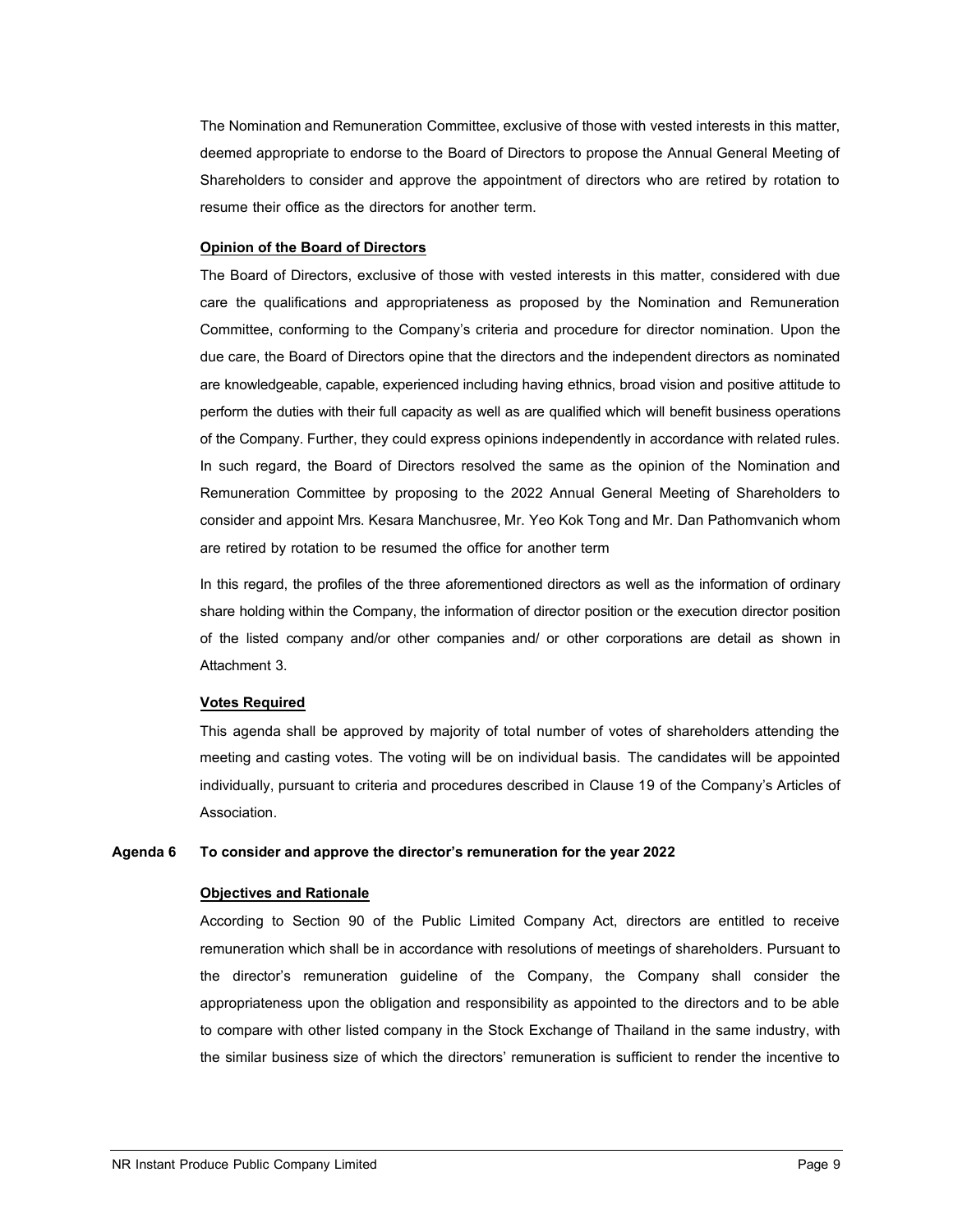the directors for performing sufficiently for the business aim by conducting in transparent way in order for the shareholders' reliability.

In this regard, the Nomination and Remuneration Committee has considered the directors' remuneration by taking into account the Company's policy in relation to fixing of the directors' remuneration of which compared by using the average rate of such remuneration considering among other companies listed on the Stock Exchange of Thailand within the same industry as stated in the Director Compensation survey by Thai Institute of Directors. The shareholders' meeting is proposed to determine the director's remuneration for the year 2022 at the amount not exceeding Baht 8,160,000 as follows:

| <b>Remuneration of the Board of Directors</b>            | <b>Remuneration per month (Baht)</b> |
|----------------------------------------------------------|--------------------------------------|
| <b>Board of Directors</b>                                |                                      |
| Chairman of the Board                                    | 200,000 Baht / month                 |
| <b>Director</b>                                          | 30,000 Baht / month                  |
| <b>Executive Director</b>                                | None                                 |
| <b>Audit Committee</b>                                   |                                      |
| Chairman                                                 | 100,000 Baht / month                 |
| <b>Director</b>                                          | 30,000 Baht / month                  |
| Nomination and Remuneration Committee                    |                                      |
| Chairman                                                 | 30,000 Baht / month                  |
| <b>Director</b>                                          | 20,000 Baht / month                  |
| <b>Executive Director</b>                                | None                                 |
| Investment Committee                                     |                                      |
| Chairman                                                 | 30,000 Baht / month                  |
| <b>Director</b>                                          | 20,000 Baht / month                  |
| <b>Executive Director</b><br>$\qquad \qquad -$           | None                                 |
| <b>Corporate Governance and Sustainability Committee</b> |                                      |
| Chairman                                                 | 30,000 Baht / month                  |
| <b>Director</b>                                          | 20,000 Baht / month                  |
| <b>Executive Director</b>                                | None                                 |
| <b>Risk Management Committee</b>                         |                                      |
| Chairman                                                 | 30,000 Baht / month                  |
| <b>Director</b>                                          | 20,000 Baht / month                  |
| <b>Executive Director</b>                                | None                                 |

Note: 1. Actual remuneration of the Board of Directors in 2021 was Baht 8,160,000

2. Executive Director shall not receive the monthly remuneration

3. Other Remuneration

-None-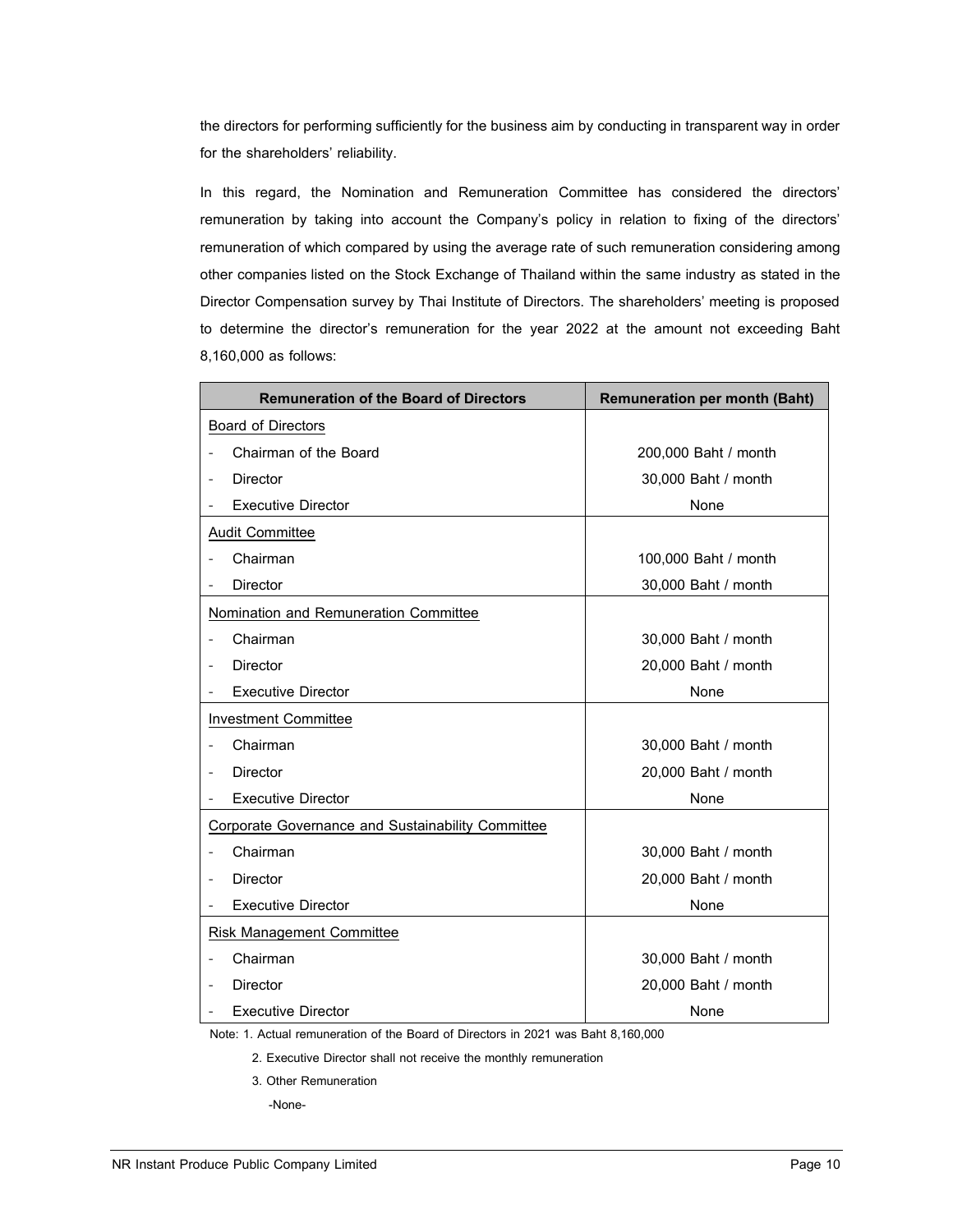### **Opinion of the Board of Directors**

The Board of Directors has considered the recommendation of the Nomination and Remuneration Committee, which has carefully considered the matter by taking into account the various factors such as role and responsibility, knowledge, capabilities, experience and the current performance as well as the preference of the Company to drive business growth comparing to other companies in the same industry. The Board of Directors resolved to propose to the 2022 Annual General Meeting of Shareholders to consider and determine the directors' remuneration of the year 2022 for supporting the performance of the directors for the sake of increasing the Company's value sustainably, by proposing the yearly directors' remuneration at the amount not exceeding Baht 8,160,000 (eight million one hundred-sixty thousand Baht).

#### **Votes Required**

This agenda shall be approved by the shareholders' meeting with a vote of no less than two-thirds (2/3) of the total number of votes of shareholders present at the meeting.

#### **Agenda 7 To consider and approve the amendment to Clause 3 (Objectives)**

#### **Objectives and Rationale**

To be in accordance with the current business operation and the business expansion plan in the future, the 2022 Annual General Meeting of Shareholders is proposed to consider and approve the amendment to Clause 3. (Objectives) of the Company's Memorandum of Association under Section 31 of Public Company Limited Act B.E.2535 (1992) by adding additional once objective in the Company affidavit, to be totaling 52 objectives, as detail below:

Clause 52 To invest in digital assets including mining and trading in digital asset.

# **Opinion of the Board of Directors**

The Board of Directors deemed appropriate to propose the 2022 AGM to consider and approve the amendment to Clause 3. (Objectives) of the Company's Memorandum of Association under Section 31 of Public Company Limited Act B.E.2535 (1992) and add new 1 objective in the Company affidavit as detailed per aforementioned.

#### **Votes Required**

This agenda shall be approved by a vote of no less than three-fourths (3/4) of total number of votes of shareholders attending the meeting and casting votes.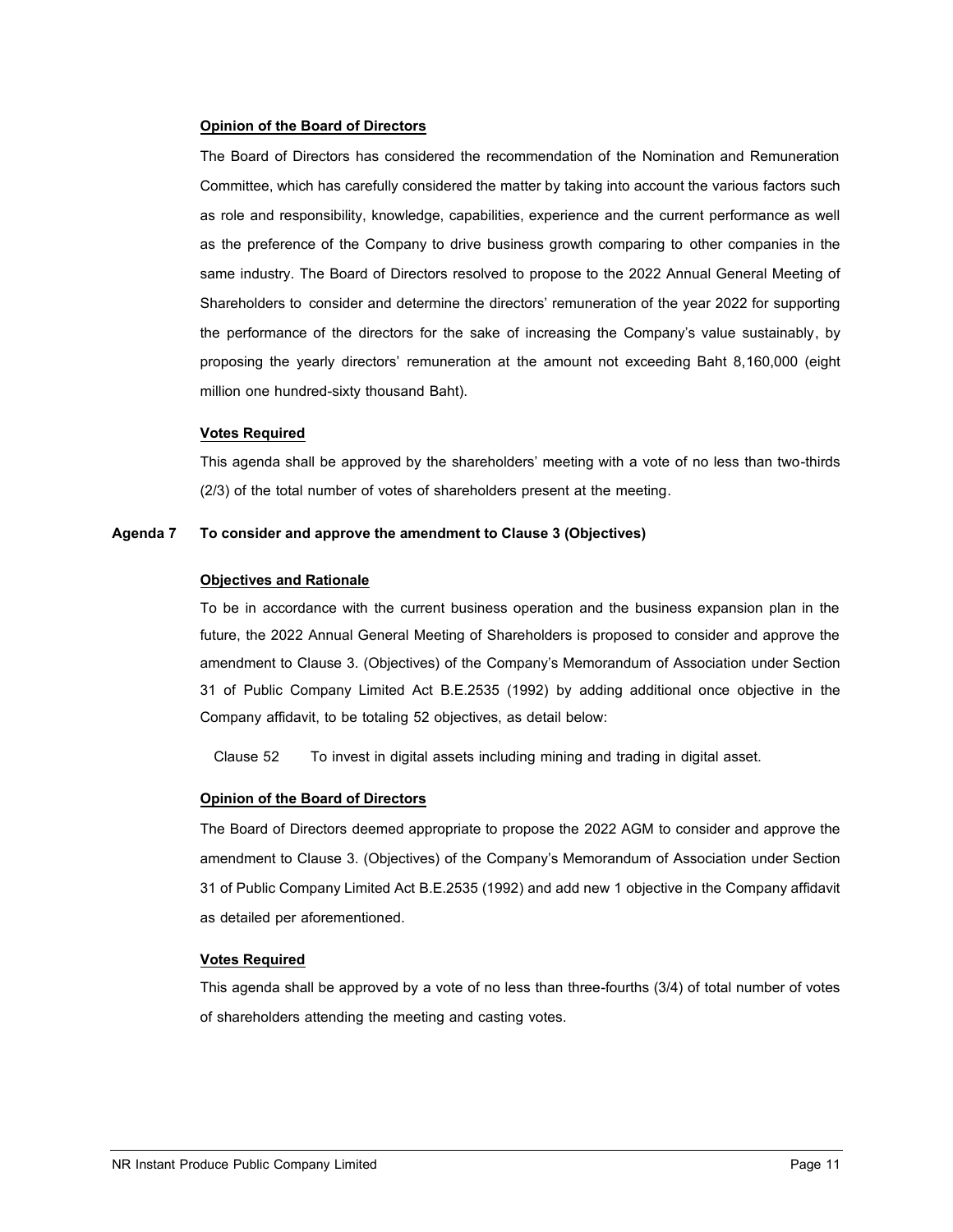#### **Agenda 8 Consider other matters (if any)**

#### **Objectives and Rationale**

According to Section 105 of the Public Limited Company Act B.E. 2535 (and its amendment), which stipulates that when the Shareholders' Meeting completely considered the agendas specified in the notice of meeting, the shareholders holding shares amounting to not less than one-third of the total number of shares sold may request the Shareholders' Meeting to consider other matters in addition to those specified in the notice of meeting.

#### **Opinion of the Board of Directors**

The Board of Directors opines that the Company should designate this agenda to allow the shareholders to raise any inquiries (if any) and/or for the Board of Directors to answer any questions of or clarify any matter to the shareholders. However, there should not be any other matters to be considered by the Meeting in this Agenda so as to comply with the Principles of Good Corporate Governance for Listed Companies and the Annual General Shareholders Meeting Assessment requiring that the Meeting should consider only the matters notified in advance for fairness to all shareholders.

All shareholders are cordially invited to attend the 2022 Annual General Meeting of Shareholders on **Friday 22 April 2022 at 14.00 hrs. via electronic means (E-AGM) only.** The registration will start at 12.00 hrs. onwards.

To provide personal data protection of shareholder and their proxy holders is our primary concerns. In assurance that the Company will protect and treated shareholders personal data in compliance with the Personal Data Protection Act BE 2562 (2019), the Company establishing the Privacy Notice for the Annual General Meeting of Shareholders for your acknowledgement of the details of the processing, collecting, use and disclosure that may be arising as indicated in attachment 9.

For shareholders or proxies who would like to attend the Meeting, please thoroughly study the condition, criteria, and guidance for attending the 2022 Annual General Meeting of Shareholders through Electronic Meeting (E-AGM) and to grant proxies for voting in the Meeting according to Attachment 6. Shareholders who are inconvenient to attend the Meeting through electronic means can also authorize one of the Company's Independent Directors to attend and vote on their behalf. To do so, the documents for registration as indicated in the "Guideline for attending the 2022 Annual General Meeting of Shareholders through electronic means (E-AGM)" (Attachment 8) and the "Proxy Form" (Attachment 7) must be submitted to the Company. Further, profiles of the Independent Directors proposed by the Company to act as Proxy of Shareholders are illustrated in Attachment 5. The Company kindly requests for the shareholders' cooperation to submit the proxy forms and the registration documents to the Company **within 15 April 2022** via the following channels at the Company's address as follows: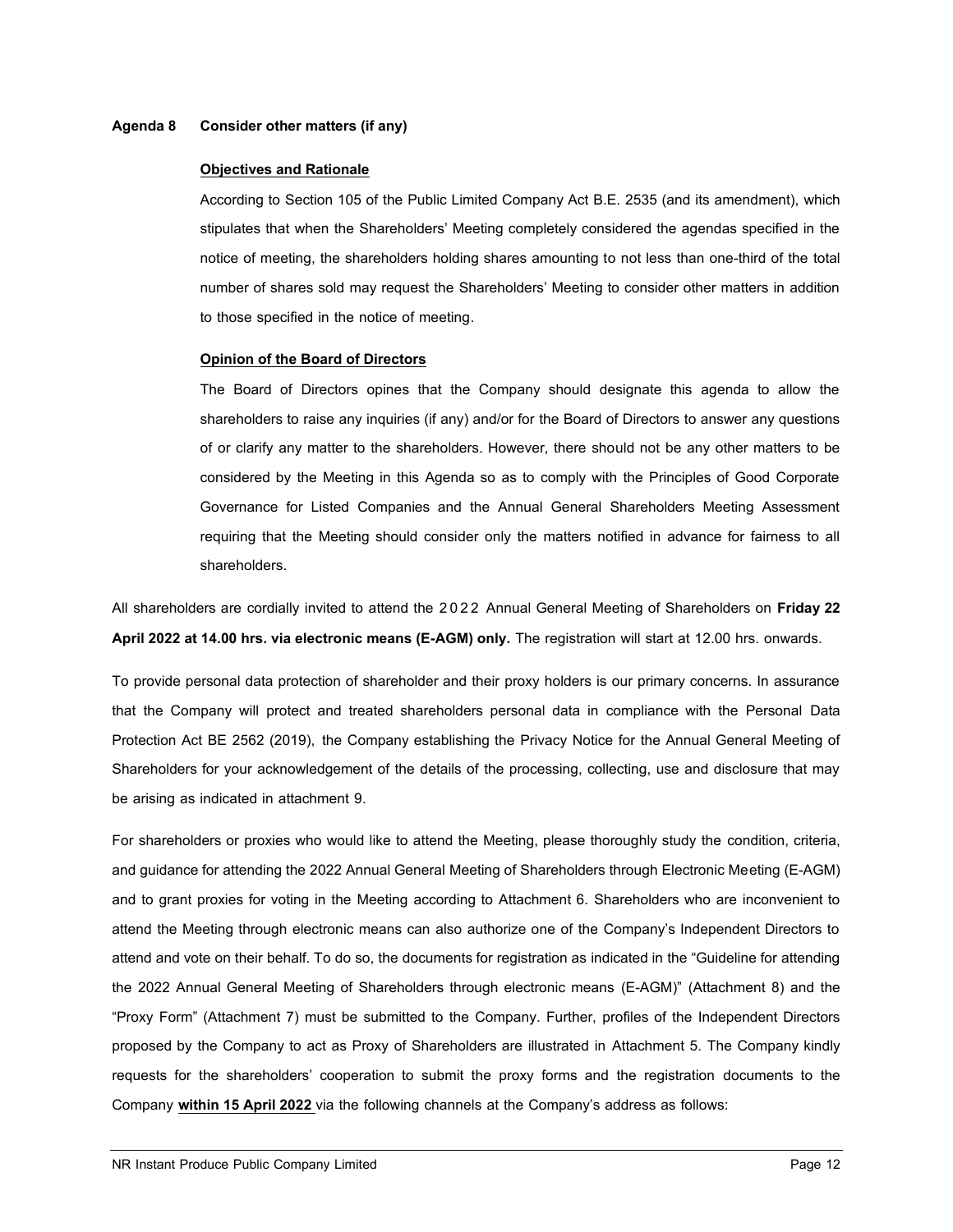- Email Address: **[IR@nrinstant.com](mailto:IR@nrinstant.com)** or
- By Mail:

Company Secretary

NR Instant Produce Public Company Limited

518/5, 6<sup>th</sup> Floor Maneeya Center Building, Ploenchit rd., Lumpini, Pathumwan, Bangkok 10330

In order to arrange the 2022 Annual General Meeting of Shareholders through electronics means smoothly and efficiently, the Company would like to request all shareholders to study and follow the instructions, registration process, appointment of proxy and supporting documents for registration to attend the Meeting. If shareholders or proxy holders have any questions, opinions or suggestions, please kindly send those queries to the Company to **e-mail: IR@nrinstant.com**. Only the questions receiving in advance and relating to the voting agendas will be addressed in the Meeting.

The Company truly appreciates your understanding and looks forward to your kind cooperation.

Yours Sincerely,

 *-Kesara Manchusree-* Mrs. Kesara Manchusree Chairman of the Board of Directors NR Instant Produce Public Company Limited

## Remarks:

- 1. From 11 October 2021 to 10 January 2022, the Company invited Shareholders to propose the agenda for the 2022 Annual General Shareholders' Meeting. It appears that no shareholders have proposed an agenda for the Meeting.
- 2. The Minutes of the 2021 Annual General Meeting of Shareholders held on 22 April 2021 was made available on the Company's website dated 6 May 2021, for revision or correction until 30 May 2021. There was no revision or correction by Shareholders. As a result, it is regarded as certification of the Minutes of the Shareholders' Meeting from the Shareholders.
- 3. The Minutes of the Extraordinary General Meeting of Shareholders No. 1/2021 held on 8 July 2021, were made available on the Company's website dated 22 July 2021, for revision or correction until 20 August 2021. There was no revision or correction by Shareholders. As a result, it is regarded as certification of the Minutes of the Shareholders' Meeting from the Shareholders.